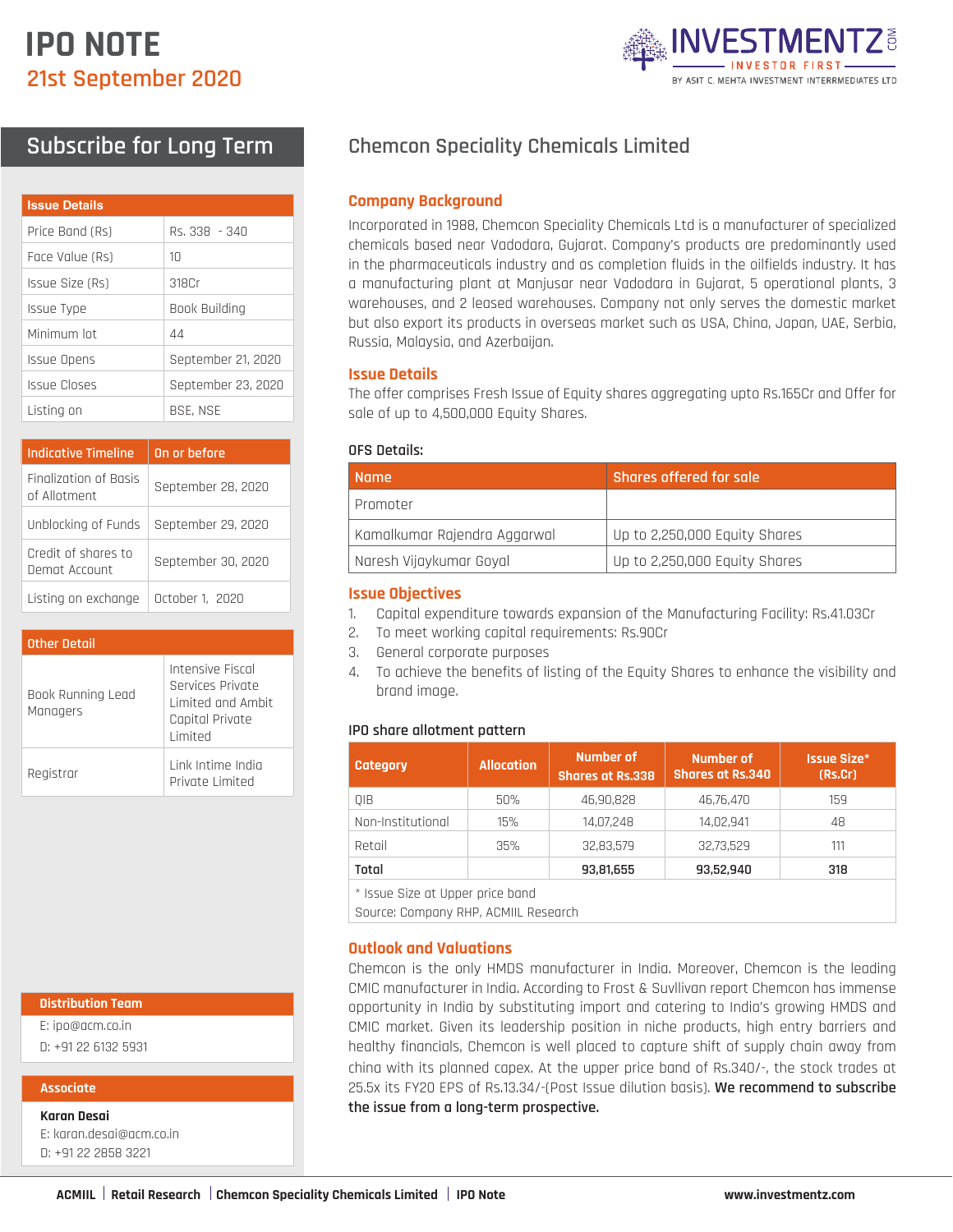# **Business Overview**

Chemcon is a manufacturer of specialised chemicals, such as Hexamethyldisilazane / Hexamethyldisilane ("HMDS") and Chloromethyl Isopropyl Carbonate ("CMIC") which are predominantly used in the pharmaceuticals industry, and inorganic bromides, namely Calcium Bromide, Zinc Bromide and Sodium Bromide, which are predominantly used as completion fluids in the oilfields industry (the "Oilwell Completion Chemicals"). Chemcon is the only manufacturer of HMDS in India and was the 3rd largest manufacturer of HMDS worldwide in terms of production in the calendar year 2019. Chemcon is the largest manufacturer of CMIC in India and the 2nd largest manufacturer of CMIC worldwide, in terms of production and capacity in calendar year 2019. Further, they were the only manufacturer of Zinc Bromide and the largest manufacturer of Calcium Bromide in India, in terms of production in calendar year 2019.

Chemcon supply their products to domestic customers and also export their products to countries including United States of America, Italy, South Korea, Germany, China, Japan, United Arab Emirates, Serbia, Russia, Spain, Thailand and Malaysia.

Their manufacturing facility is located at Manjusar near Vadodara in Gujarat. Currently the have 7 operational plants of which 2 plant are dedicated to the manufacturing of HMDS and ancillary products, 1 multipurpose plant, currently being used for manufacturing of HMDS and other pharmaceutical chemicals, 2 plants are dedicated to the manufacturing of CMIC and 2 plants dedicated to the manufacturing of its Oilwell Completion Chemicals, along with 3 warehouses for the storage of its products and raw materials.

In addition to the Operational Plants, Chemcon is in process of setting up 2 additional plant, within the premises of the Manufacturing Facility. The Additional Plants are to be used for the manufacturing of chemicals used in the pharmaceutical industry.

Chemcon has 3 warehouses within the premises of the Manufacturing Facility for the storage of their products and raw materials along with 1 storage tank for the storage of HMDS and 5 external leased warehouses also situated in Manjusar.

# **Investment Rationale**

#### **Leading manufacturer globally of the Pharmaceutical Chemicals and Oilwell Completion Chemicals**

India is currently a net importer of HMDS, with about 40% of India's current domestic demand being catered by imports majorly from China and Germany. According to Frost & Sullivan Report, India is expected to witness a demand growth for HMDS of 10.6% CAGR between calendar year 2019 and calendar year 2023. Chemcon is the only manufacturer of HMDS in India and well positioned to capitalise on the potential growth of the HMDS market. Frost & Sullivan further estimates that by substituting imports and catering to India's HMDS market, Chemcon has the opportunity to grow at a CAGR of 15-20% between 2019 and 2023 including great opportunity for exports.

#### **HMDS Applications**

| Pharmaceutical           | As a silylating agent in the process of manufacture of pharmaceutical drugs of the Penicillin group   |
|--------------------------|-------------------------------------------------------------------------------------------------------|
| Semiconductor            | Surface treatment agent of diatomite, white carbon black, titanium and blood additives of photoresist |
| <b>Organic Synthesis</b> | Precursor to many bases common in organic synthesis and organometallic chemistry                      |
| Others                   | Photolithography, electron microscopy and pyrolysis gas chromatography -mass spectrometry             |

India and China are the only countries that produce CMIC. Company's share in the global CMIC manufacturing capacity has increased from 7.07% in calendar year 2014 to 26.16% in calendar year 2019. India is a net importer of CMIC, with about 62% of India's current domestic demand being catered to by imports from China. India, a major CMIC consumer market, is expected to witness a demand growth at a CAGR of 11% between 2019 and 2023. Frost & Sullivan further estimates that Chemcon is well positioned to substitute the imports from China and hence, has an opportunity to grow at a CAGR of more than 25% between 2019 and 2023.

#### **CMIC Applications**

| $^\top$ Chemicals used as Pharma | CMIC is mainly used in pharmaceutical industry as a key intermediate for anti – AIDS, anti- hepatitis |
|----------------------------------|-------------------------------------------------------------------------------------------------------|
| intermediates                    | B drug Tenofovir                                                                                      |
| Organic Synthesis                | CMIC can also be used in synthesis of other antiviral drugs                                           |

Chemcon is the only manufacture of Zinc Bromide and the largest manufacturer of Calcium Bromide in India, in terms of production in calendar year 2019. Further, while they commenced the sales of their Oilwell Completion Chemicals in calendar year 2014, their share in the global production of the Oilwell Completion Chemicals has grown to 2.65% in calendar year 2019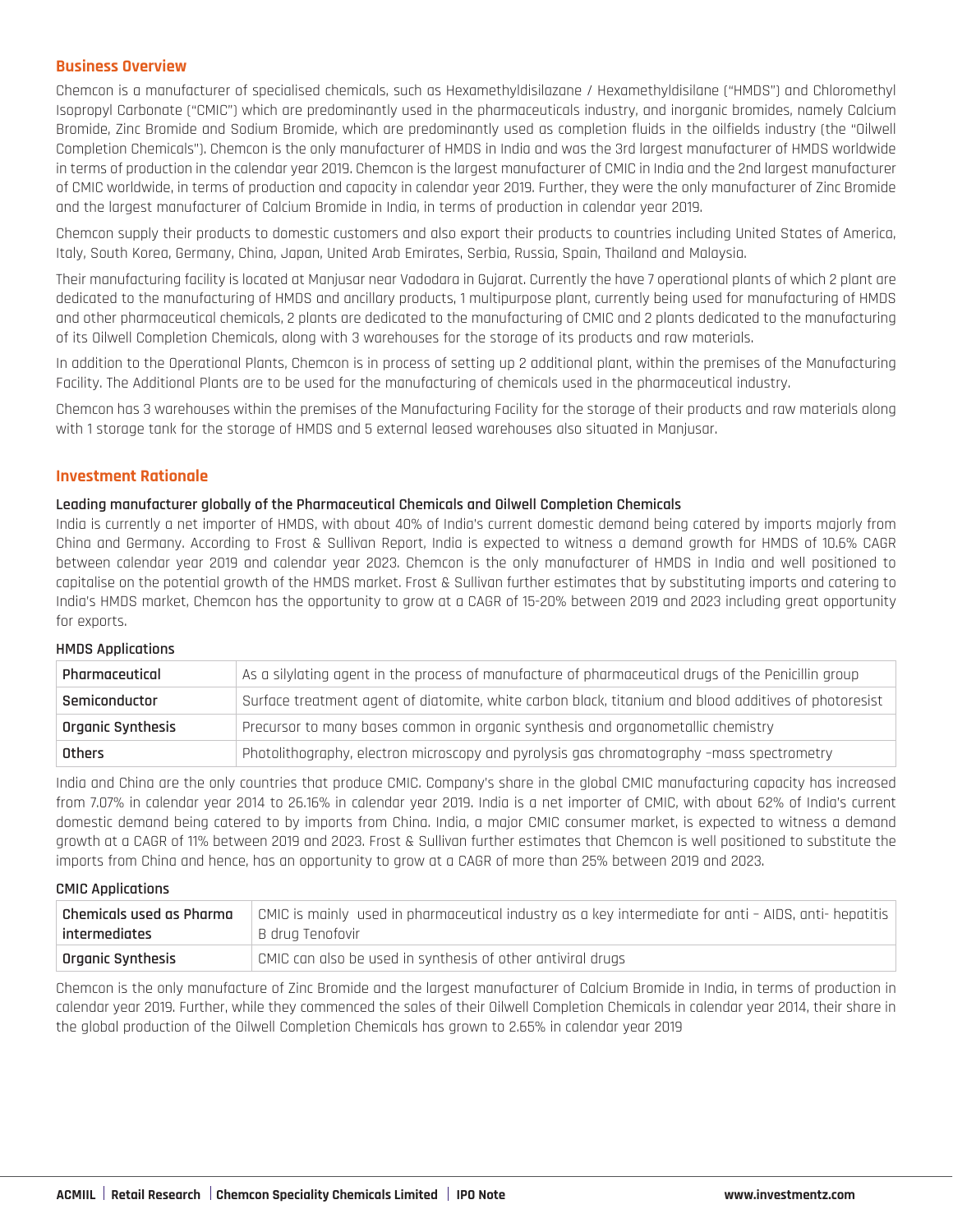# **Diversified customer base coupled with long standing relationships**

Chemcon supply their products to customers in India and also export their products to countries including United States of America, Germany, Italy, South Korea, China, Japan, United Arab Emirates, Serbia, Russia, Spain, Thailand and Malaysia. The revenue from exports (including Deemed Exports) has grown at a CAGR of 17.57% between Fiscals 2018 and 2020. Chemcon has established long-lasting relationships with their key customers. For instance, they conduct business with Aurobindo Pharma Ltd on the basis of purchase orders and they have been chemcon's client for over 20 years. 68.61% of their total revenue from operations in Fiscal 2020 was contributed by customers who have been consistently purchasing Chemcon's products over the last 5 years. Their top 6 customers for Fiscal 2020 have been their customers for over 4 years.

# **The key customers of the Pharmaceutical Chemicals and Oilwell Completion Chemicals.**

| <b>Pharmaceutical Chemicals</b>            | <b>Oilwell Completion Chemicals</b>   |
|--------------------------------------------|---------------------------------------|
| - Hetero Labs Limited                      | Shree Radha Overseas                  |
| - Laurus Labs Limited                      | Water Systems Specialty Chemical DMCC |
| - Aurobindo Pharma Limited                 | CC Gran Limited Liability Company     |
| - Sanjay Chemicals (India) Private Limited |                                       |
| - Lantech Pharmaceuticals Limited          |                                       |
| - Ind-Swift Laboratories Limited.          |                                       |
| - Vivin Drugs & Pharmaceuticals Limited    |                                       |
| - Macleods Pharmaceuticals Limited         |                                       |
| Source: Company RHP, ACMIIL Research       |                                       |

# **Manufacturing facility with dedicated plants for each of their products**

Chemcon is an ISO 9001:2015 and ISO 14001:2015 certified company for the manufacture and supply of pharmaceutical intermediates, silanes and oilfield chemicals. Their Manufacturing Facility is located in Manjusar, near Vadodara in Gujarat. Within their Manufacturing Facility, they have seven operational plants of which 2 plants are dedicated to the manufacturing of HMDS and ancillary products (including 1 plant dedicated to the manufacturing of hi-purity HMDS), 1 multipurpose plant, currently being used for manufacturing of HMDS and other pharmaceutical chemicals, 2 plants are dedicated to manufacturing of CMIC and 2 plants are dedicated to manufacturing of its Oilwell Completion Chemicals, along with 3 warehouses for the storage of its products and raw materials.

|                                           |                                       | As on July 31, 2020                                            |                                          |                                        |
|-------------------------------------------|---------------------------------------|----------------------------------------------------------------|------------------------------------------|----------------------------------------|
| <b>Plant No</b>                           |                                       | Product categories   Product Manufactured                      | <b>Installed Capacity (in</b><br>MT p.a. | Volumetric reactor<br>capacity (in KI) |
| $P - 3 & P - 7$                           |                                       | HMDS and ancillary products                                    | 4200                                     | 177.80                                 |
| $P - 2$                                   | Pharmaceutical<br>Chemicals           | HMDS (hi-purity)                                               | 600                                      | 13                                     |
| $P - 4 & P - 6$                           |                                       | CMIC                                                           | 1,800                                    | 121.75                                 |
| $P - 5$                                   | Oilwell Completion                    | Calcium Bromide, Zinc Bromide and<br>Sodium Bromide (solution) | 14,400                                   | 57.30                                  |
| $P - 1$                                   | Chemicals<br>Calcium Bromide (powder) |                                                                | 600                                      | 5                                      |
| Total volumetric reactor capacity (in KL) |                                       |                                                                | 374.85                                   |                                        |
| Source: Company RHP, ACMIIL Research      |                                       |                                                                |                                          |                                        |

### **Expanding capacity and geographic reach**

Chemcon plans to set up two more plants for manufacture of Pharma Chemicals (capex of Rs.410mn), which would increase its capacity from 375KL to 626KL (operational by FY22 end). This will help Chemcon expand its reach in India which is currently net importer of HMDS/ CMIC. Chemcon also aims to expand its product portfolio and usage of its existing products to other industries.

### **Consistent financial performance with a strong financial position**

Chemcon has established a consistent track record of financial performance and growth. In the last three years (FY18-20), The Company's revenue and profitability has grown at a CAGR of 28.9% and 36.4% respectively. Further, during the same period, the company's operating profit has grown at a CAGR of 25%. Moreover, company has managed to maintain its operating margin in the range of 26 to 28% during the same period. Chemcon have a strong balance sheet with a debt-equity ratio of 0.30x as on FY20. Further, as on FY20, company's ROE and ROCE stands at 49.2% and 34.2% respectively.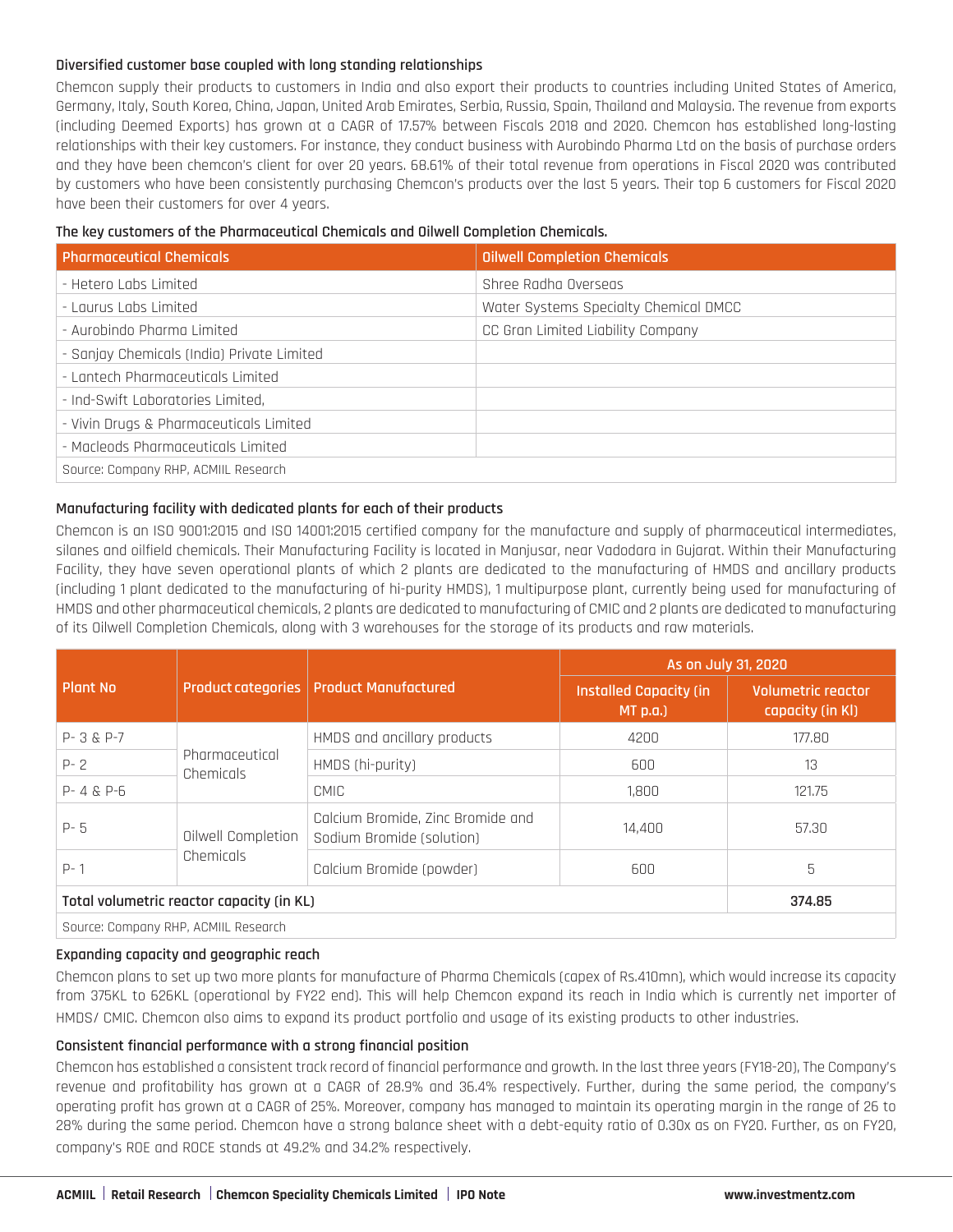# **Risk and Concern**

- Promoters and certain members of Promoter Group have filed an application for settlement with SEBI with respect to certain past non compliances about their holding in a listed company, which was a member of their Promoter Group, which if determined adversely may have a negative impact on operations, reputation and prospects.
- Naresh Vijaykumar Goyal, a member of the Promoter Group, has filed an appeal in relation to a criminal proceeding filed against him, which if determined adversely may have a negative impact on operations, reputation and prospects.
- The recent outbreak of the novel coronavirus could have a significant effect on operations, and could negatively impact the business, revenues, financial condition and results of operations.

# **Busniess Update – COVID 19**

- Since some of the chemicals manufactured by the company find application in the pharmaceuticals industry, its Pharmaceutical Chemicals were categorized a s 'essential goods' and its Manufacturing Facility was only temporarily shut during the pandemic from March 24, 2020 till March 31, 2020.
- They have resumed operations in a phased manner as per the GoI and state government's directives. Company's plant utilization has improved, raw material suppliers have resumed operations and supply and logistics have become more regular. They have not terminated any lease deed or laid-off any employees and have not withheld any payments to employees as a consequence of the COVID-19. They have continued to source raw materials from its suppliers and have been able to continue to supply its Pharmaceutical Chemicals to its customers.
- The reduced demand for oil and gas in Fiscal 2021 has resulted in a reduced demand for its Oilwell Completion Chemicals. Accordingly, they are yet to resume manufacturing new batches of Oilwell Completion Chemicals since the country-wide lockdown was lifted.

| Name of the Company                                                                                                                  | "Total<br>Revenue (In Mn)" | P/E   | <b>EPS</b> | "Return on<br>Net Worth (%)" | "NAV per<br>share $(\bar{x})$ " |
|--------------------------------------------------------------------------------------------------------------------------------------|----------------------------|-------|------------|------------------------------|---------------------------------|
| Chemcon Speciality Chemicals Ltd                                                                                                     | 2,621                      | 25.5  | $13.34*$   | 34.23%                       | 45                              |
| Agrti Industries Limited                                                                                                             | 39,944                     | 32,96 | 30,04      | 18,04%                       | 167                             |
| Vinati Organics Ltd                                                                                                                  | 10,289                     | 30.11 | 32,48      | 26,09%                       | 124                             |
| Sudarshan Chemical Industries                                                                                                        | 15,183                     | 19.04 | 21.5       | 23.51%                       | 91                              |
| Atul Limited                                                                                                                         | 39,057                     | 23,39 | 215,82     | 20,85%                       | 1035                            |
| Paushak Ltd                                                                                                                          | 1,379                      | 31.23 | 113,27     | 15,36%                       | 737                             |
| Fine Organics Industries Limited                                                                                                     | 10,262                     | 38,67 | 54.31      | 26,40%                       | 206                             |
| Neogen Chemicals Ltd                                                                                                                 | 3,061                      | 43.71 | 12.33      | 18,36%                       | 67                              |
| * Post Issue dilution basis                                                                                                          |                            |       |            |                              |                                 |
| All the financial information for listed industry peers mentioned above is sourced from the standalone audited financial statements/ |                            |       |            |                              |                                 |

# **Peer Comparision (AS ON 31st March 2020)**

results of the relevant companies for Fiscal 2020, as available on website of stock exchanges.

Source: Company RHP, ACMIIL Research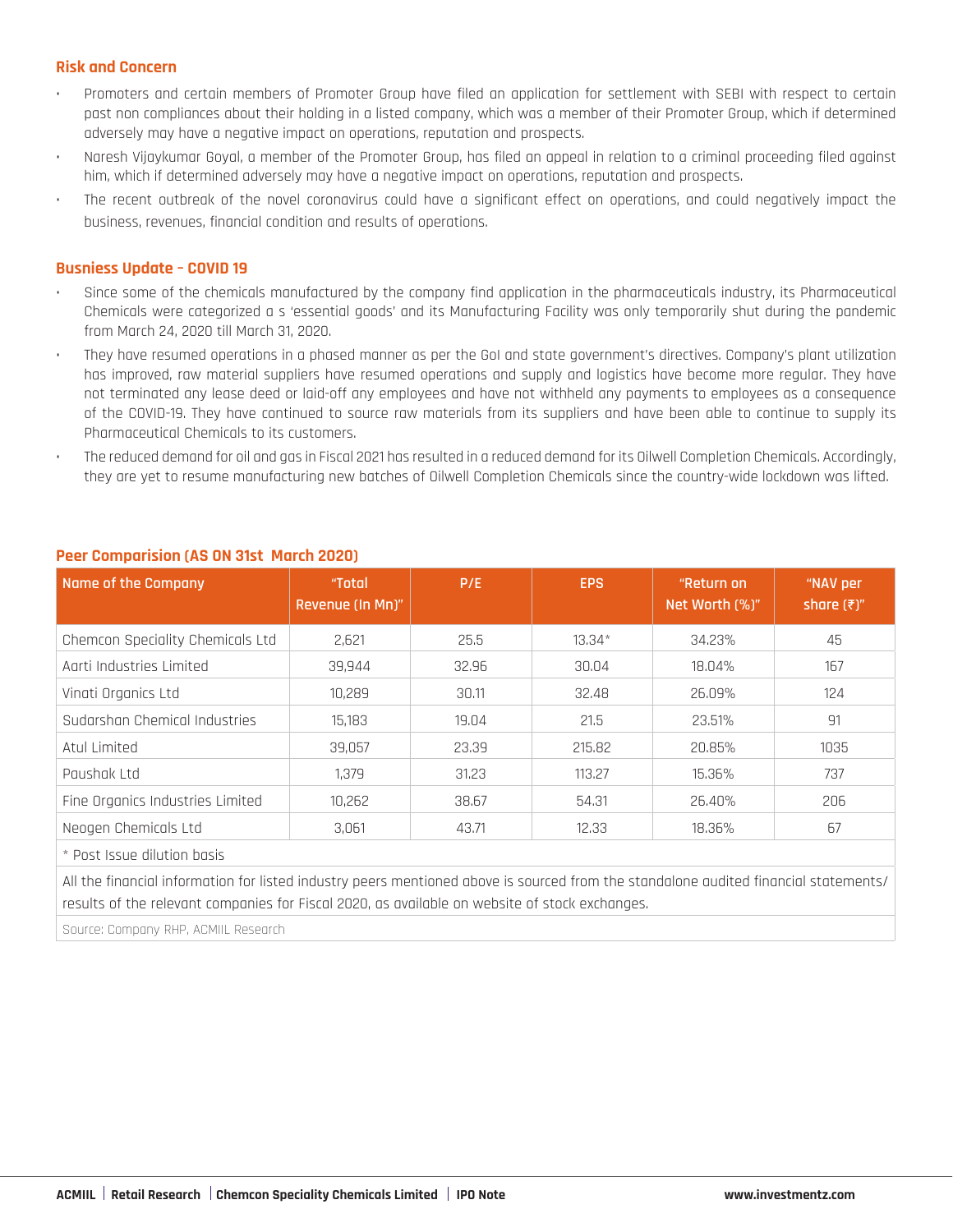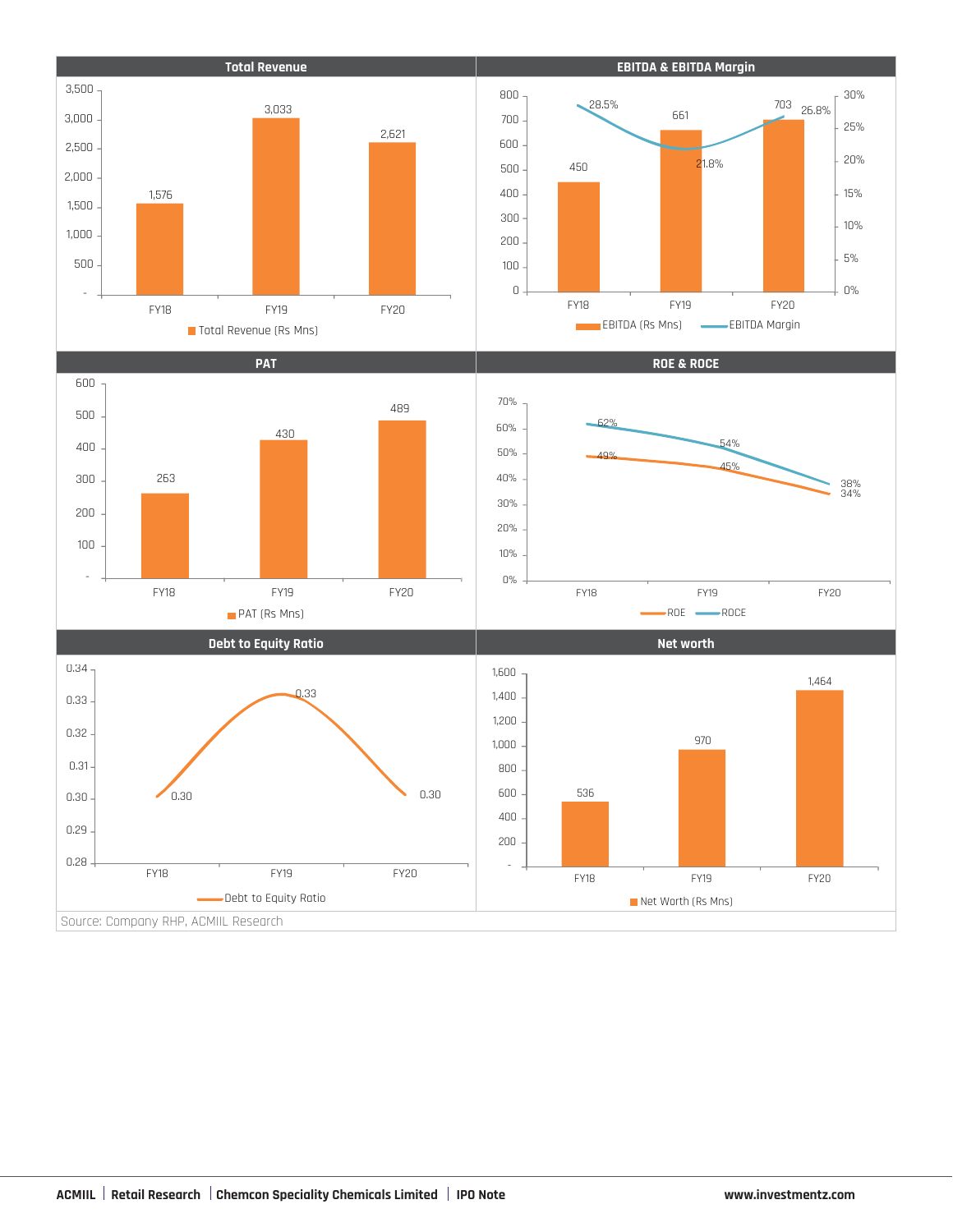# **Financials**

# **Income statement**

| <b>Particulars (Rs Mns)</b>          | <b>FY18</b> | <b>FY19</b> | <b>FY20</b> |
|--------------------------------------|-------------|-------------|-------------|
| <b>Revenue from Operations</b>       | 1,576       | 3,033       | 2,621       |
|                                      |             |             |             |
| Less: Operating exp                  |             |             |             |
| Cost of material consumed            | 794         | 1.947       | 1,534       |
| Changes in inventories               | $-21$       | -98         | $-45$       |
| Employee Benefit expenses            | 188         | 241         | 141         |
| Other expenses                       | 166         | 282         | 288         |
| <b>Total Expenses</b>                | 1,127       | 2,372       | 1,918       |
| EBITDA                               | 450         | 661         | 703         |
| EBITDA %                             | 28.5%       | 21.8%       | 26.8%       |
| Less : Dep & Amortization            | 23          | 29          | 46          |
| <b>EBIT</b>                          | 427         | 632         | 657         |
| Add: other income                    | 8           | 20          | 40          |
| Less : Finance cost                  | 30          | 40          | 47          |
| PBT                                  | 405         | 612         | 650         |
| Less : Tax                           | 142         | 182         | 161         |
| <b>Net Profit</b>                    | 263         | 430         | 489         |
| PAT %                                | 16.7%       | 14.2%       | 18.6%       |
| Diluted EPS (Rs)                     | 8.30        | 13.54       | 15.37       |
| Source: Company RHP, ACMIIL Research |             |             |             |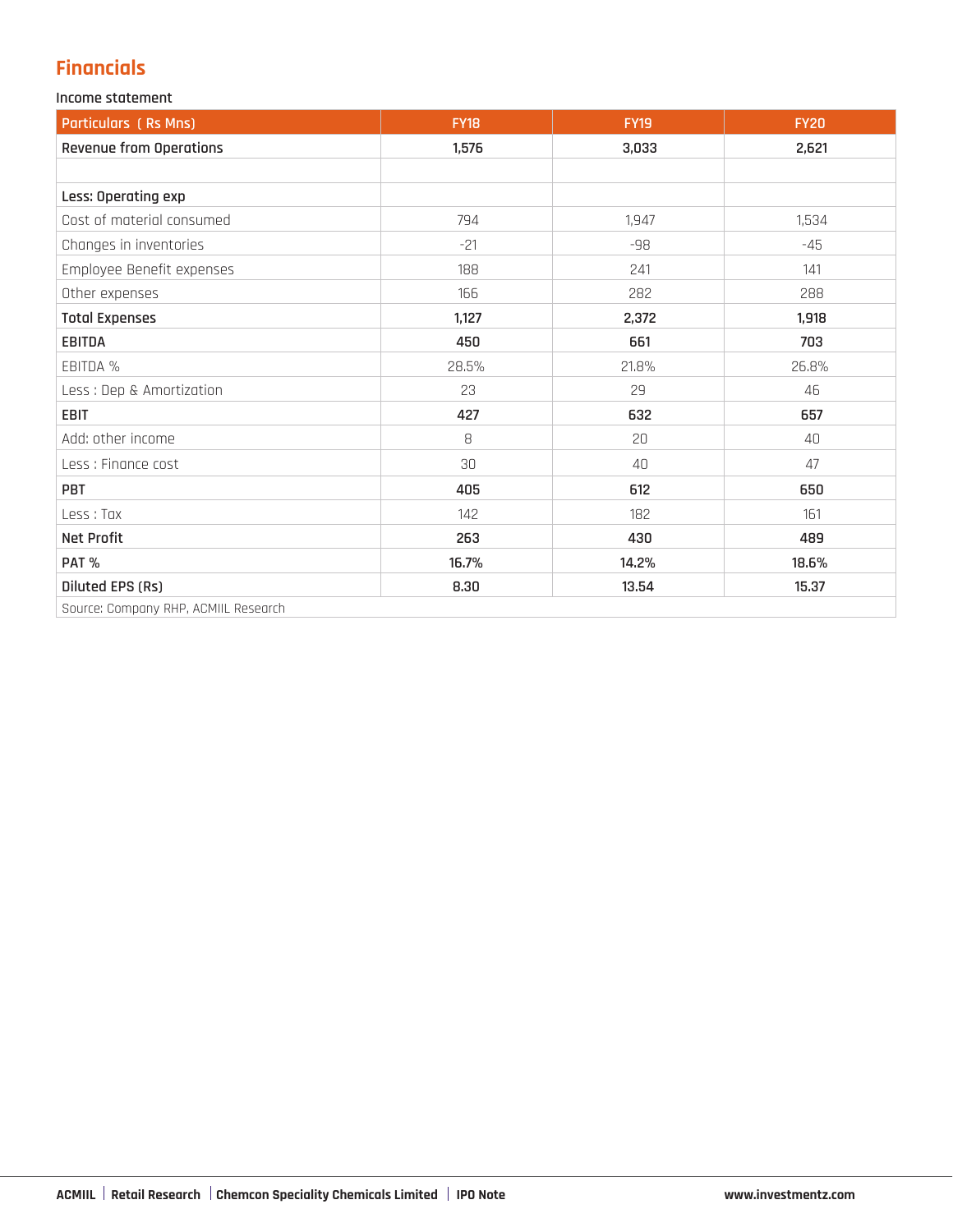## **Balance sheet**

| <b>Particulars (Rs Mns)</b>          | <b>FY18</b>    | <b>FY19</b>    | <b>FY20</b>    |
|--------------------------------------|----------------|----------------|----------------|
| Share Capital                        | 79             | 318            | 318            |
| Other Equity                         | 457            | 653            | 1,146          |
| <b>Total Shareholders Fund</b>       | 536            | 970            | 1,464          |
|                                      |                |                |                |
| <b>Non Current Liabilities:</b>      |                |                |                |
| Borrowing                            | 25             | 25             | 154            |
| Provisions                           | 7              | 5              | 1              |
| Deffered tax Liabilities             | 16             | 24             | 23             |
| <b>Total Non Current Liabilities</b> | 48             | 54             | 178            |
| <b>Current Liabilties:</b>           |                |                |                |
| Short Term borrowings                | 136            | 297            | 287            |
| Trade Payables                       | 173            | 288            | 258            |
| Other Financial Liabilities          | 27             | 112            | 44             |
| Other Current Liabilities            | 12             | $\overline{7}$ | $\overline{4}$ |
| Provisions                           | 38             | 1              | 24             |
| <b>Total Current Liabilties</b>      | 386            | 705            | 617            |
| <b>Total Liabilities</b>             | 970            | 1,730          | 2,258          |
|                                      |                |                |                |
| Assets                               |                |                |                |
| <b>Non Current Assets</b>            |                |                |                |
| Property, plant & Equipment          | 296            | 395            | 474            |
| <b>CWIP</b>                          |                | 7              | 37             |
| Right of Use Assets                  |                |                | 14             |
| Others Financial Assets              | $\overline{c}$ | 5              | 5              |
| Other non-current assets             | 17             | 12             | $\overline{c}$ |
| <b>Total Non Current Assets</b>      | 315            | 419            | 533            |
|                                      |                |                |                |
| <b>Current Asset</b>                 |                |                |                |
| Inventories                          | 210            | 459            | 481            |
| Trade Receivables                    | 296            | 641            | 889            |
| Cash and cash equivalents            | $\overline{9}$ | $\overline{7}$ | 11             |
| Other Balances with Banks            | 6              | 109            | 130            |
| Others Financial Assets              | 15             | 14             | 14             |
| Other current assets                 | 119            | 80             | 200            |
| <b>Total Current Asset</b>           | 655            | 1,311          | 1,726          |
| <b>Total Asset</b>                   | 970            | 1,730          | 2,258          |
| Source: Company RHP, ACMIIL Research |                |                |                |